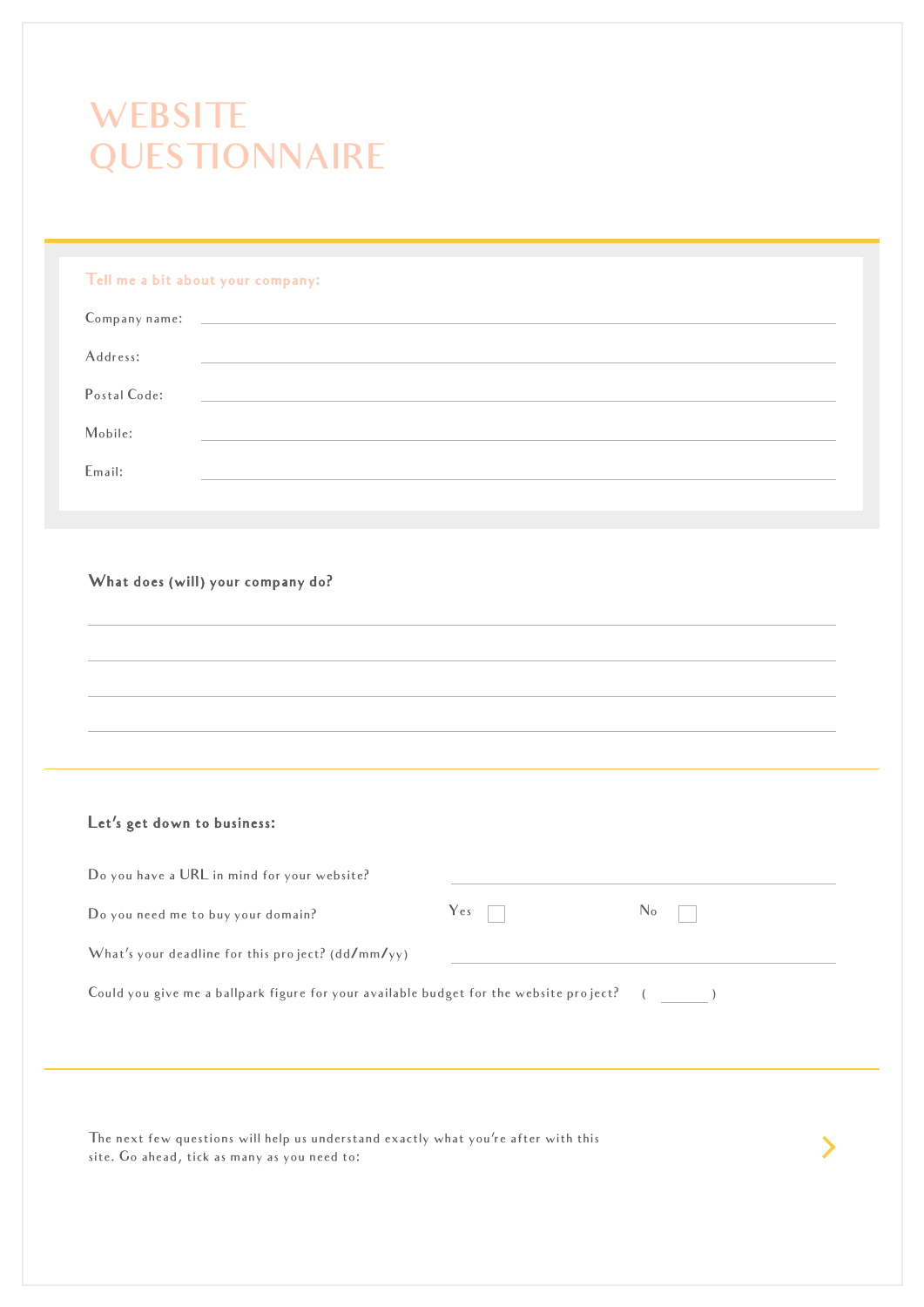#### I want this site because:

| I need to build awareness for my brand                |  |
|-------------------------------------------------------|--|
| I need to offer a contact point to my clients         |  |
| I need my company to have a better image online       |  |
| I need to sell my product/service through my site     |  |
| I need to use it to build customer loyalty            |  |
| I need to reach people in many languages              |  |
| I need somewhere to promote my latest product/service |  |
| I have my own reasons:                                |  |

| Kids & teens    |  |
|-----------------|--|
| In their 20s    |  |
| In their 30s    |  |
| In their 40s    |  |
| In their 50s    |  |
| Senior citizens |  |

#### My site will be built to target: My clients will come to me because:

| Loffer excellent service               |  |
|----------------------------------------|--|
| I have the best products on the market |  |

I have the best prices on the market

# Do you want to expand your target audience in a certain direction?

More specific features of your customers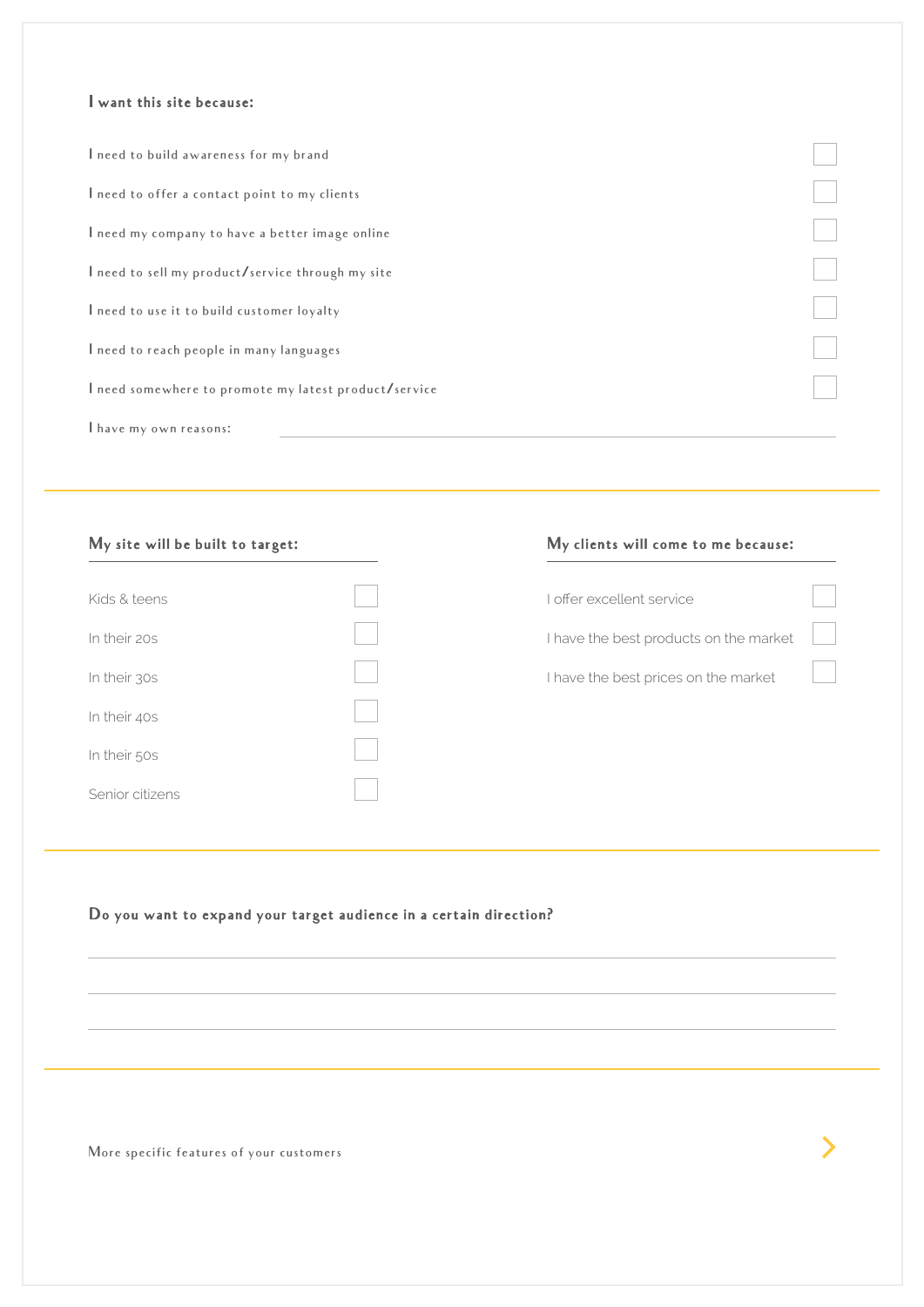#### Some words about your company:

Subsidiaries

Average number of employees

Someone's searching the web for your business. What words or phrases will they search for in Google?

#### What is it that makes your products or services unique on the market?

### Our new website would need to include:

| A basic HTML site                                |                                     |  |
|--------------------------------------------------|-------------------------------------|--|
|                                                  | Social network integration Intranet |  |
| An HTML5/CSS3 website                            | system                              |  |
| Responsive design for use on tablets & mobiles A | Separate, dedicated landing pages   |  |
| WordPress-based CMS                              | A redesign of a current website     |  |
| Online Magazine                                  | Additional requirements             |  |
| Online forum/blog                                |                                     |  |
| Newsletter system                                |                                     |  |
|                                                  |                                     |  |

Special features to be included in our new website: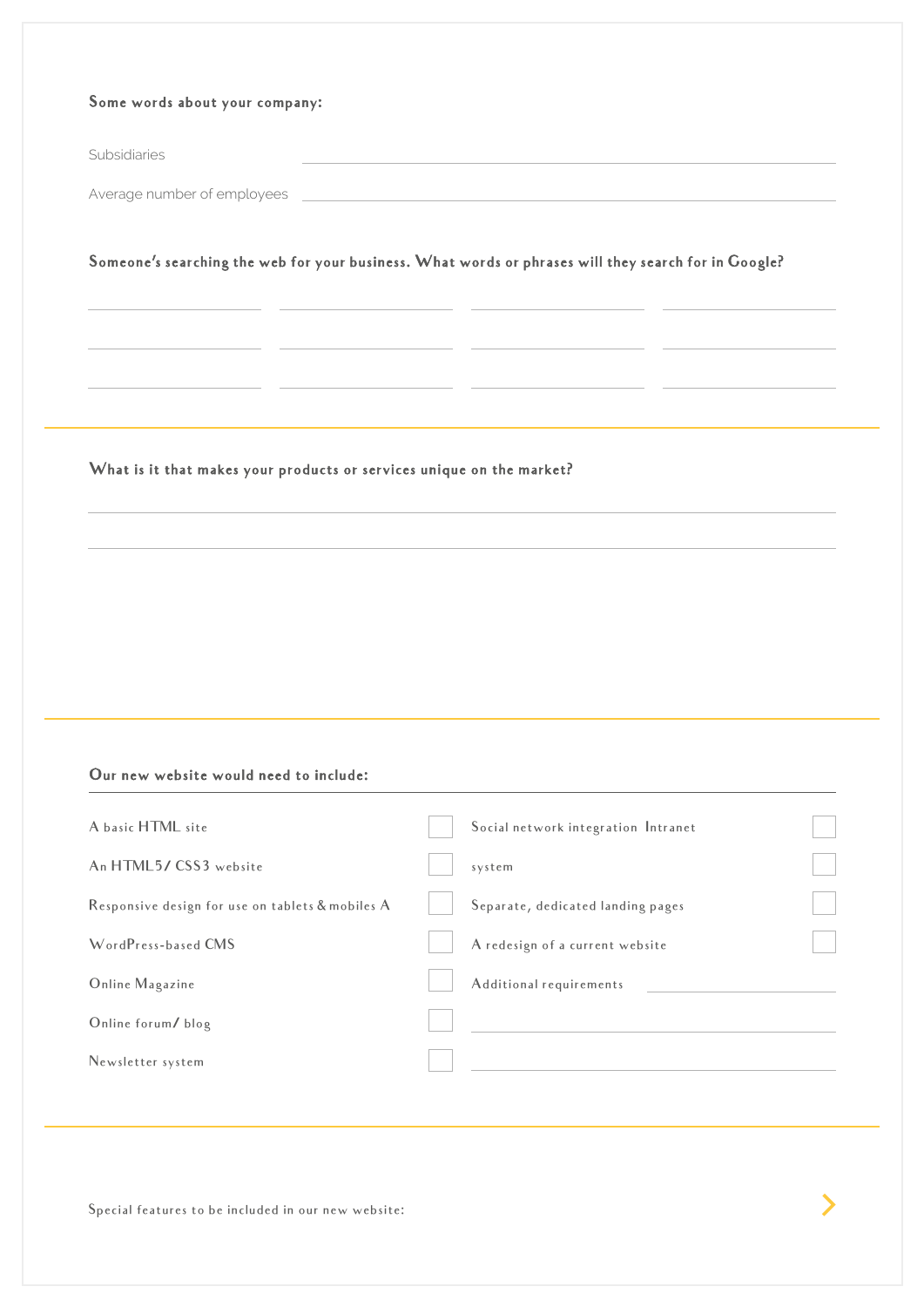# We want the following special features to be included in our new website:

| Registration form               | Registration                  |  |
|---------------------------------|-------------------------------|--|
| Video streaming                 | An online store/shopping cart |  |
| MySQL Database                  | Online payment gateway        |  |
| Search panel                    | Blog module                   |  |
| Multicolumn layout              | Image gallery                 |  |
| Newsletter/ Email sign up forms | Image slider                  |  |
| Information/request forms       | Other features                |  |
| Uploads/downloads               |                               |  |
| Customer login                  |                               |  |
|                                 |                               |  |

# Help me out here - Who will provide the following resources?

|                              | <b>Us</b> | You |
|------------------------------|-----------|-----|
| Stock photography            |           |     |
| Company photography          |           |     |
| Other Artwork/ Illustrations |           |     |
| Translation costs            |           |     |
| Copywriting text             |           |     |
| Professional logo            |           |     |
| Graphic design               |           |     |
| Other print collateral       |           |     |
| Metatags/description         |           |     |
| Font Licenses                |           |     |